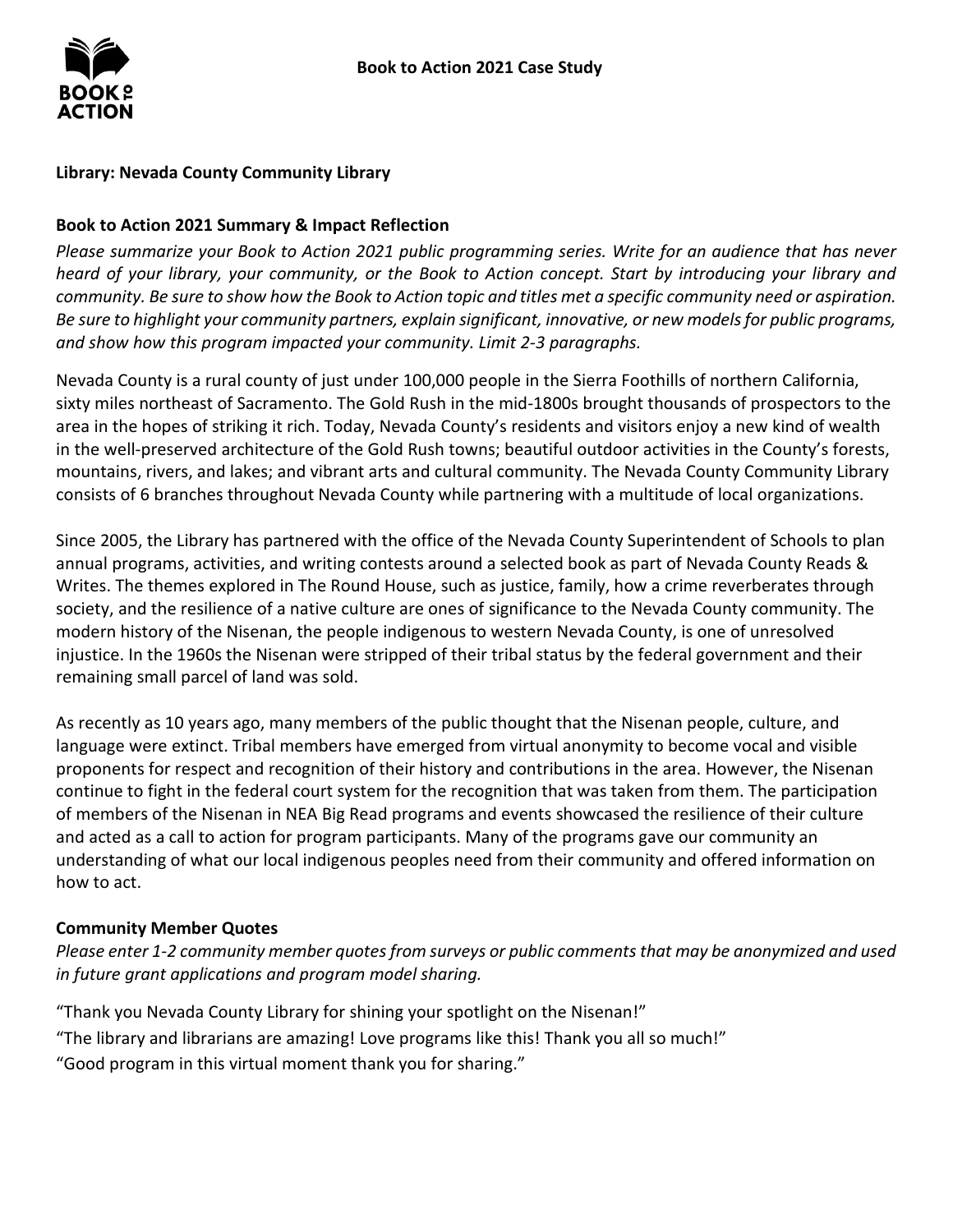#### **Impact on Professional Development**

 *What professional takeaways would you share with others looking to improve community engagement with adults & intergenerational groups? Please summarize how participating in the Book to Action 2021 initiative impacted you and your team's professional development. As a result of participating in this program, what skills did you or your team learn?* 

 Outreach and community partnerships were a large component of this year's Book to Action programming. Staff learned new skills such as networking, coordination, collaboration, and negotiation. Due to the pandemic, staff also learned new skills for virtual programming, such as Zoom skills and social media skills.

#### **Final Words of Advice**

*What brief bit of advice (1-2 sentences) would you give to library staff members interested in coordinating a Book to Action or similar community engagement series for adults and intergenerational groups in their community?* 

- Start planning as early as you can and focus on your call to action.
- Be as flexible as possible, both in format and in content so that anyone can attend.

## **Total # Programs:** 47 **Total Attendance at Programs:** 4,559 **Book to Action URL(s): Book to Action Images:** nevadacountyreads.com

# **Please attach 1-2 images (.jpg or .png files only) that best represent your Book to Action 2021 series**   *Sample File Name: BTA 2021 San Leandro Library Image 1.jpg*

**Image 1 File Name:** NCRW2021-3 **Image 1 Caption:** Marketing image for social media with book cover & BTA logo **Image 2 File Name:** Finale Native Voices Screenshot **Image 2 Caption:** Screenshot of the Finale: Native Voices

 **Book to Action Program Coordinator Name & Title:** Megan Lloyd**,** Book to Action Program Coordinator **Contact:** [megan.lloyd@co.nevada.ca.us](mailto:megan.lloyd@co.nevada.ca.us) 

## **May others contact you with questions?** XYes □ No

 *California Center for the Book is a program of the [California Library Association,](http://www.cla-net.org/) supported in whole or in part by th[e U.S. Institute of Museum and Library Services u](http://www.imls.gov/)nder the provisions of the Library Services and Technology Act, administered in California by the [State Librarian.](http://www.library.ca.gov/)*